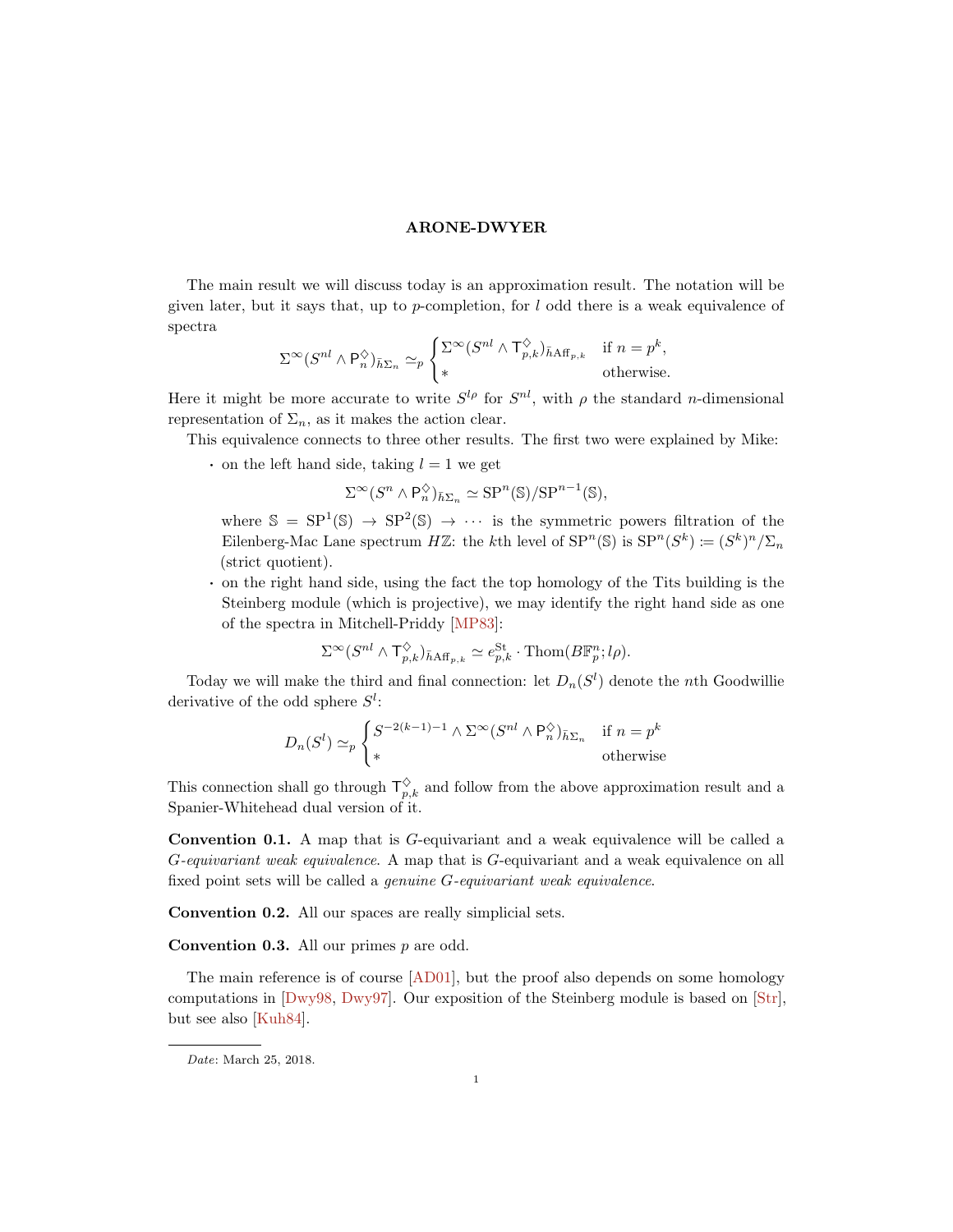# 1. Approximation results

From now on  $n > 1$ . The notation  $(-)^{\diamond}$  denotes the unreduced suspension, based at one of the two cone points. The *partition complex*  $P_n$  is the geometric realization of the nerve of the poset of partitions of  $\{1, \ldots, n\}$  which are neither indiscrete nor discrete, ordered by refinement. It has an action of  $\Sigma_n$ .

**Example 1.1.** The poset  $P_2$  is empty, and  $P_3$  is discrete with 3 elements: (1)(23), (2)(13) and  $(3)(12)$ .

The Tits building  $\mathsf{T}_{p,k}$  is the geometric realization of the nerve of the poset of proper non-trivial subspaces of  $\mathbb{F}_p^k$ , ordered by inclusions. It has an action of the affine group  $\mathrm{Aff}_{k,p} \coloneqq \mathbb{F}_k^p \rtimes \mathrm{GL}_k(\mathbb{F}_p),$  which factors over  $\mathrm{GL}_k(\mathbb{F}_p).$ 

**Example 1.2.** The poset  $T_{p,1}$  is empty, and the poset of  $T_{p,2}$  is discrete with points corresponding to the  $p + 1$  lines in  $\mathbb{F}_p^2$ .

Our goal is to prove the following two results:

<span id="page-1-0"></span>Theorem 1.3. We have that

$$
\Sigma^{\infty}(S^{nl} \wedge \mathsf{P}_n^{\lozenge})_{\bar{h}\Sigma_n} \simeq_p \begin{cases} \Sigma^{\infty}(S^{nl} \wedge \mathsf{T}_{p,k}^{\lozenge})_{\bar{h}\mathrm{Aff}_{p,k}} & \text{if } n = p^k \\ * & \text{otherwise.} \end{cases}
$$

<span id="page-1-1"></span>Theorem 1.4. We have that

$$
(S^{nl} \wedge \mathbb{D} \mathsf{P}_n^{\Diamond})_{\bar{h} \Sigma_n} \simeq_p \begin{cases} (S^{nl} \wedge \mathbb{D} \mathsf{T}_{p,k}^{\Diamond})_{\bar{h} \mathsf{Aff}_{p,k}} & \text{if } n = p^k \\ * & \text{otherwise.} \end{cases}
$$

1.1. Suspension version. The proof of Theorem [1.3](#page-1-0) involves a comparison of three collections of subgroups of  $\Sigma_n$  (these are posets of subgroups ordered by inclusion and closed under conjugation).

- P is the collection of partition subgroups of  $\Sigma_n$  that are not  $\{e\}$  or  $\Sigma_n$ , that is,  $H \in \mathcal{P}$ if there is a partition  $\lambda$  of  $\{1, \ldots, n\}$  which is not indiscrete or discrete and such that H is the maximal subgroup of permutations such that  $\sigma(i) \sim_\lambda i$  for all i. Thus  $|\mathcal{P}| \cong \mathsf{P}_n$ . Note these are all non-transitive.
- $\cdot \mathcal{E}$  is the collection of the *elementary abelian p-subgroups* not equal to  $\{e\}$  (that is, those abelian subgroups where all elements have exponent  $p$ ). These are supposed to be related to  $\mathbb{F}_p$ -vector spaces eventually.
- $\mathcal{F}^{\circ}$  is the collection of *non-transitive subgroups* not equal to  $\{e\}$ . These will be used to connect  $P$  and  $\mathcal{E}$ .

There is an obvious commutative diagram (there is nothing to verify for commutativity)

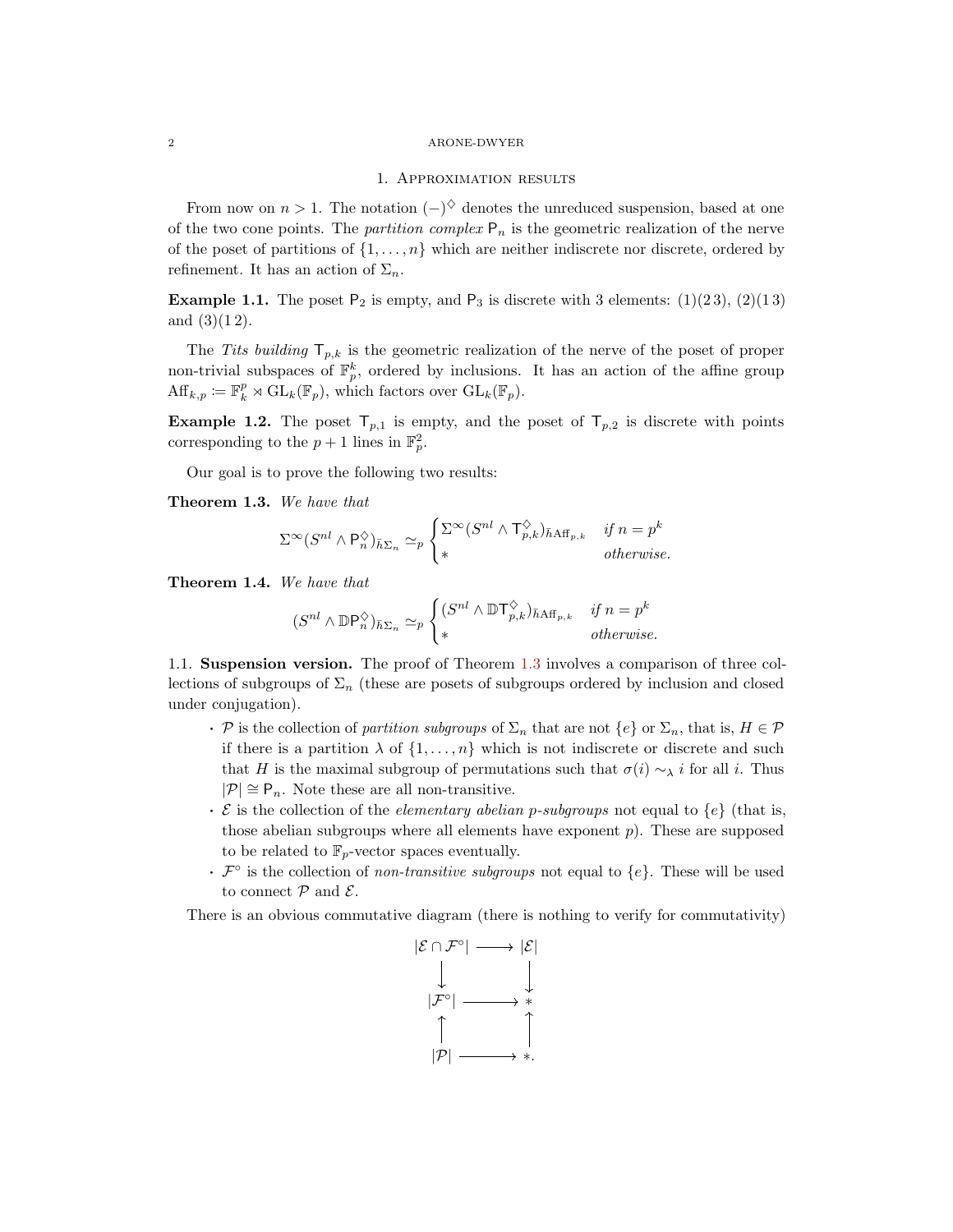We will soon prove that all vertical maps are  $H_*^{\Sigma_n}(-; \mathbb{F}_p^{\pm})$ -isomorphisms, where  $H_*^{\Sigma_n}(X; \mathbb{F}_p^{\pm})$ is the homology of  $(E\Sigma_n \times X)/\Sigma_n$  with local coefficients in the sign representation  $\mathbb{F}_p^{\pm}$ . Then the induced vertical maps on homotopy cofibers are also  $\tilde{H}_{*}^{\Sigma_n}(-;\mathbb{F}_p^{\pm})$ -isomorphisms.

1.1.1. The case  $n \neq p^k$ . As  $|\mathcal{P}| \cong \mathsf{P}_n$ , the homotopy cofiber of the bottom map is the unreduced suspension  $\mathsf{P}_n^{\diamondsuit}$ . The top map is an isomorphism if  $n \neq p^k$ , so has trivial homotopy cofiber. Thus when  $n \neq p^k$  we get



and conclude that  $(S^{nl} \wedge \mathsf{P}_n^{\Diamond})_{\bar{h} \Sigma_n}$  has trivial  $\mathbb{F}_p$ -homology when l is odd.

1.1.2. The case  $n = p^k$ . Next we consider the case  $n = p^k$ . Then  $\mathcal E$  contains a single transitive group up to conjugacy; this is  $\mathbb{F}_p^k$  acting on itself, which we denote  $\Delta$  and which has stabilizer Aff<sub>k,p</sub>. Let  $|\mathcal{E} \cap \mathcal{F}^{\circ} \downarrow \Delta|$  and  $|\mathcal{E} \downarrow \Delta|$  denote the geometric realization of the posets of subgroups contained in  $\Delta$ . This is worth considering because  $|\mathcal{E} \cap \mathcal{F}^{\circ} \downarrow \Delta|$  is just  $T_{k,p}$ , as the non-transitive non-trivial elementary p-subgroups of  $\Delta$  are exactly its  $\mathbb{F}_p$ -subspaces, and  $|\mathcal{E} \downarrow \Delta|$  is contractible having a maximal element  $\Delta$ .

The inclusion  $|\mathcal{E} \cap \mathcal{F}^{\circ} \downarrow \Delta| \to |\mathcal{E} \cap \mathcal{F}^{\circ}|$  induces a map  $\Sigma_n \times_{\mathrm{Aff}_{k,p}} |\mathcal{E} \cap \mathcal{F}^{\circ}|$ , and in fact we have a pushout diagram

$$
\Sigma_n \times_{\mathcal{A}\mathcal{H}_{k,p}} |\mathcal{E} \cap \mathcal{F}^{\circ} \downarrow \Delta| \longrightarrow \Sigma_n \times_{\mathcal{A}\mathcal{H}_{k,p}} |\mathcal{E} \downarrow \Delta|
$$
  

$$
\downarrow \qquad \qquad \downarrow
$$
  

$$
|\mathcal{E} \cap \mathcal{F}^{\circ}| \longrightarrow |\mathcal{E}|,
$$

which is a homotopy pushout diagram since the top map is a cofibration. Thus the homotopy cofiber of  $|\mathcal{E} \cap \mathcal{F}^{\circ}| \to |\mathcal{E}|$  is the homotopy cofiber of  $\Sigma_n \times_{\mathrm{Aff}_{k,p}} |\mathcal{E} \cap \mathcal{F}^{\circ} \downarrow \Delta| \to \Sigma_n \times_{\mathrm{Aff}_{k,p}} |\mathcal{E} \downarrow \Delta|$ , which is  $(\Sigma_n)_+ \wedge_{\mathrm{Aff}_{k,p}} \mathsf{T}_{k,p}^{\Diamond}$ . It is not so hard to check that the induced map is homotopic to the unreduced suspension of the map  $\mathsf{T}_{k,p} \to \mathsf{P}_n$ . Using a topological version of Shapiro's lemma we get for  $l$  odd a map

$$
(S^{nl} \wedge \mathsf{T}^\diamondsuit_n)_{\bar{h} \mathrm{Aff}_{k,p}} \simeq (S^{nl} \wedge (\Sigma_n)_+ \wedge_{\mathrm{Aff}_{k,p}} \mathsf{T}^\diamondsuit_{k,p})_{\bar{h} \Sigma_n} \to (S^{nl} \wedge \mathsf{P}^\diamondsuit_n)_{\bar{\Sigma}_n}
$$

which by a homotopy orbit spectral sequence argument induces an  $\tilde{H}_*(-;\mathbb{F}_p)$ -isomorphism. The conclusion is that the inclusion  $\mathsf{T}_{k,p} \hookrightarrow \mathsf{P}_n$  induces a p-complete equivalence

$$
(S^{nl} \wedge \mathsf{P}_n^{\diamondsuit})_{\bar{\Sigma}_n} \simeq_p (S^{nl} \wedge \mathsf{T}_n^{\diamondsuit})_{\bar{h} \mathrm{Aff}_{k,p}}.
$$

This completes our proof of Theorem [1.3.](#page-1-0)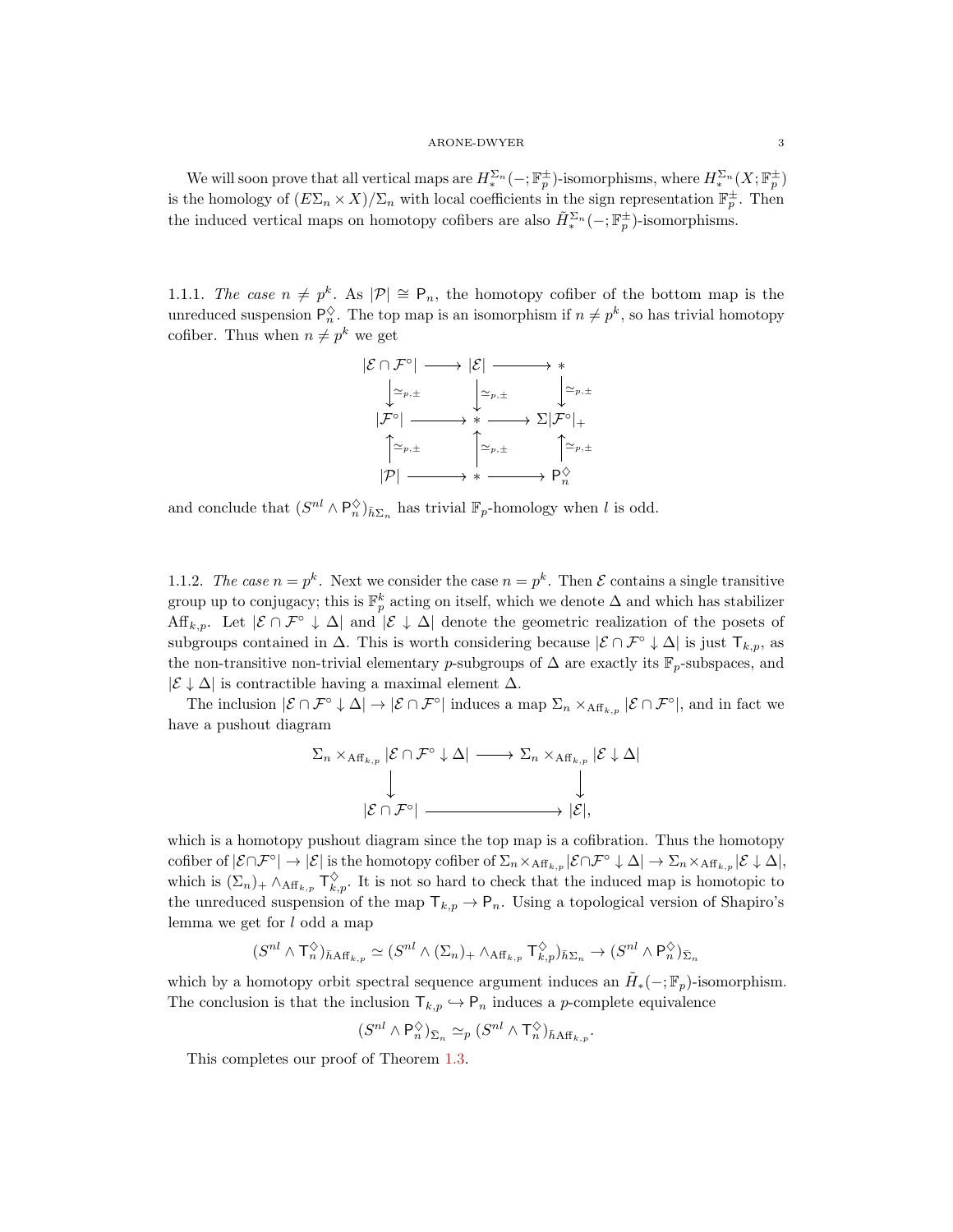1.2. Spanier-Whitehead dual version. There is a dual diagram of Spanier-Whitehead duals:



Once again the vertical maps are  $H_*^{\Sigma_n}(-; \mathbb{F}_p^{\pm})$ -isomorphisms and the fiber of the bottom map is  $\mathbb{D}(\mathsf{P}_n^{\diamond})$ . We thus conclude  $\mathbb{D}(\mathsf{P}_n^{\diamond})$  has trivial  $H^{\Sigma_n}_*(-;\mathbb{F}_p^{\pm})$ -homology if  $n \neq p^k$ . If  $n = p^k$  it has the same  $H_*^{\Sigma_n}(-; \mathbb{F}_p^{\pm})$ -homology as  $\mathbb{D}((\Sigma_n)_+ \wedge_{\mathrm{Aff}_{k,p}} \mathsf{T}_{k,p}^{\Diamond})$ . We want to apply a version of Shapiro's lemma, which involves moving  $\Sigma_n$  outside of the Spanier-Whitehead dual.

**Lemma 1.5.** If  $K \subset G$  with G finite and X is a K-space and X is a K-spectrum, then there is a G-equivariant weak equivalence

$$
G_+ \wedge_K \mathbb{D}X \to \mathbb{D}(G_+ \wedge_K X).
$$

*Proof.* The  $\mathbb{Z}[G]$ -module isomorphism  $\lambda : \mathbb{Z}[G] \to \text{Hom}(\mathbb{Z}[G], \mathbb{Z})$  sending g to the indicator function  $\lambda_g$  on g this is 0 on  $x \neq g$  and 1 on  $x = g$ :  $g \cdot \phi$  is given by  $x \mapsto \phi(g^{-1}x)$ , so  $(h \cdot \lambda_g)(x) = \lambda_g(h^{-1}x)$ , which is 1 if  $h^{-1}x = g$ , i.e.  $x = hg$ , and zero otherwise, so equal to  $\lambda_{hq}$ .

Since both  $\Sigma^{\infty}G_{+}$  and  $\mathbb{D}G_{+}$  are wedges of spheres, this determines a G-equivariant weak equivalence  $\Sigma^{\infty}G_+ \to \mathbb{D}G_+$ . Now take

$$
\Sigma^{\infty} G_+ \wedge \mathbb{D}X \simeq \mathbb{D}G_+ \wedge \mathbb{D}X \simeq \mathbb{D}(\Sigma^{\infty} G_+ \wedge X) \simeq \mathbb{D}(G_+ \wedge_K X).
$$

Thus  $\mathbb{D}((\Sigma_n)_+ \wedge_{\mathrm{Aff}_{k,p}} \mathsf{T}_{k,p}^{\Diamond}) \simeq (\Sigma_n)_+ \wedge_{\mathrm{Aff}_{k,p}} \mathbb{D}(\mathsf{T}_{k,p}^{\Diamond})$  as spectra with  $\Sigma_n$ -action, and we conclude that

$$
(S^{nl} \wedge \mathbb{D}(\mathsf{P}_n^{\diamondsuit}))_{\bar{h}\Sigma_n} \simeq_p (S^{nl} \wedge \mathbb{D}(\mathsf{T}_{k,p}^{\diamondsuit})_{\mathrm{Aff}_{k,p}}.
$$

This completes our proof of Theorem [1.4.](#page-1-1)

1.3. Proving the approximation results. It remains to show that various vertical maps are  $H_*^{\Sigma_n}(-; \mathbb{F}_p^{\pm})$ -isomorphisms. We only prove the ordinary version, leaving the Spanier-Whitehead dual version to the interested reader. It is not significantly different in outline, though at the final steps (when we've reduced it down enough) it is different and slightly harder.

Let us go back to the commutative diagram

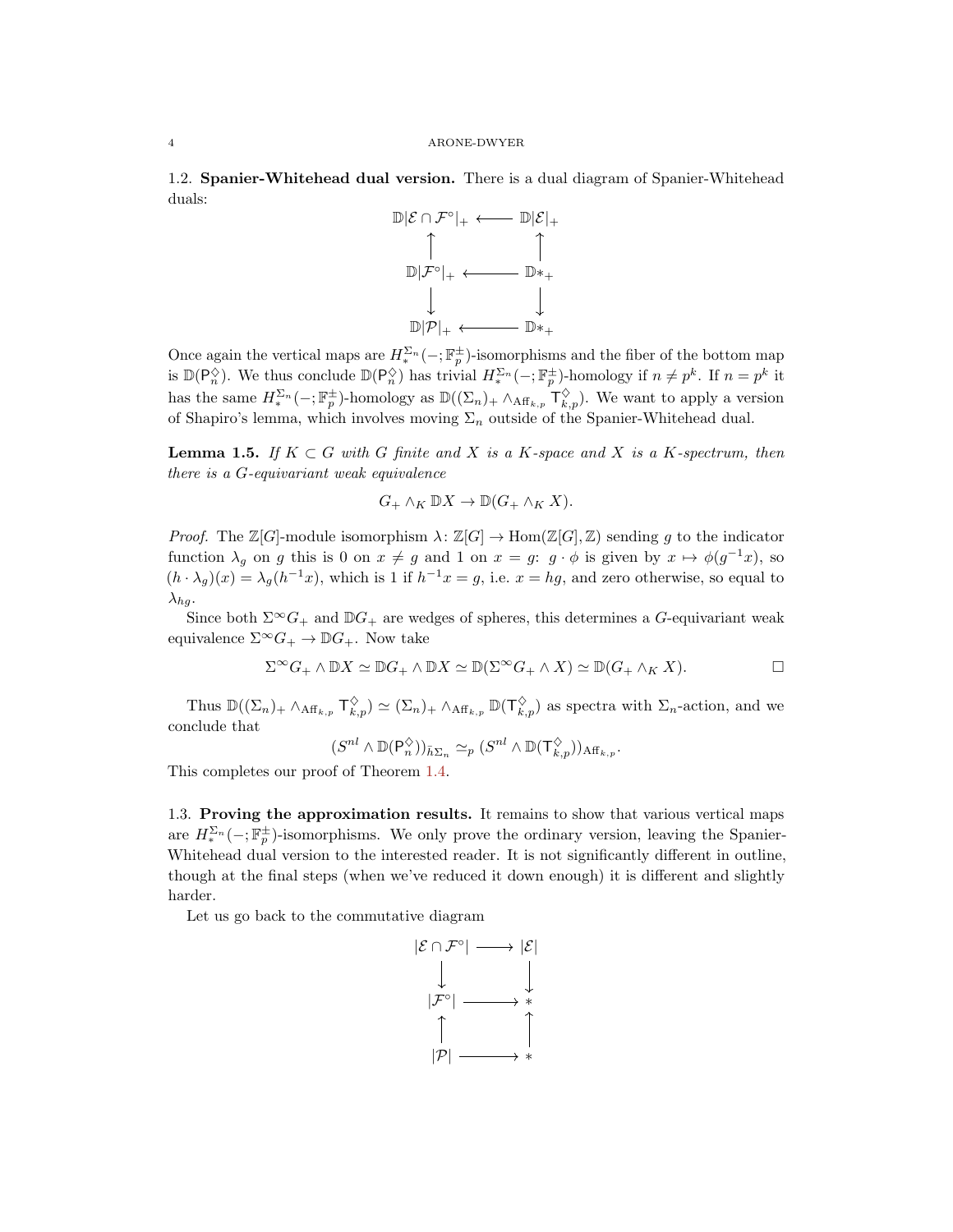<span id="page-4-2"></span>Recall that if  $\mathcal C$  is a collection of subgroups (the only condition is that they are closed under conjugation), then  $O(\mathcal{C})$  was the category of transitive G-sets  $(G/K)$  with K in C. Let  $\mathsf{O}(\mathcal{C})_*$  be the Grothendieck construction of S:  $\mathsf{O}(\mathcal{C}) \to$  Set sending  $(G/K)$  to  $G/K$ , i.e. objects  $(G/K, c)$  for  $c \in G/K$ . There is a functor  $O(C)_* \to C$  given by sending c to  $G_c$  (the stabilizer). Then  $EC := |O(C)_*|$  and this functor induced a G-equivariant map  $EC \rightarrow |C|$ . There is a (non-equivariant) inverse up to natural transformation given by sending  $K \in \mathcal{C}$  to  $(G/K, e)$  and thus  $EC \to |\mathcal{C}|$  is a G-equivariant weak equivalence. Note that Thomason's theorem,  $|O(\mathcal{C})_*|$  is a model for hocolim<sub> $O(\mathcal{C})$ </sub>S [\[Tho79\]](#page-13-6).

<span id="page-4-1"></span>We add the corresponding approximations of the point to get



where  $E(\mathcal{C}) \to |\mathcal{C}|$  is always a  $\Sigma_n$ -equivariant weak equivalence and hence induces isomorphisms on  $H_*^{\Sigma_n}(-;M)$ -isomorphisms for any  $\Sigma_n$ -module M. Thus it suffices to prove that the vertical arrows of the front face are  $H_*^{\Sigma_n}(-; \mathbb{F}_p^{\pm})$ -isomorphisms. Note that  $* \to *$  is trivially a  $H_*^{\Sigma_n}(-; \mathbb{F}_p^{\pm})$ -isomorphism.

<span id="page-4-0"></span>**Lemma 1.6.**  $E\mathcal{P} \to E\mathcal{F}^{\circ}$  is a genuine  $\Sigma_n$ -equivariant weak equivalence.

We need an observation: the fixed point set of  $EC$  is equivariantly weakly equivariant to  $|H \perp \mathcal{C}|$ , the geometric realization of the nerve of the poset for the collection of subgroups in C which contain H. Indeed,  $EC = \text{hocolim}_{G/K \in \mathcal{O}(\mathcal{C})} G/K$ , so  $(EC)^H =$ hocolim<sub> $G/K \in O(C)(G/K)^H$ </sub> and  $(G/K)^H$  is non-empty equal to  $G/K$  exactly when  $H \subset K$ . Now repeat the argument as before.

*Proof.* Since the isotropy groups are all contained in  $\mathcal{F}^{\circ}$  (since  $\mathcal{P} \subset \mathcal{F}^{\circ}$ ) it suffices to proves this on H-fixed points for  $H \in \mathcal{F}^{\circ}$ . The above discussion then tells us it suffices to prove that  $|H \downarrow \mathcal{P}| \rightarrow |H \downarrow \mathcal{F}^{\circ}|$  is a weak equivalence, and since H is minimal in  $|H \downarrow \mathcal{F}^{\circ}|$  this is equivalent to showing that  $|H \downarrow \mathcal{P}|$  is contractible. But the partition corresponding to the H-orbits of  $\{1, \ldots, n\}$  gives a minimal element.

1.4.  $\mathcal{C}\text{-approximation}$  and its applications. We study the  $\mathcal{C}\text{-approximation}$  functor  $(-)_\mathcal{C}$ : Top<sup>G</sup>  $\rightarrow$  Top<sup>G</sup> generalizing  $(*)_\mathcal{C} = E\mathcal{C}$ , as described in [\[Dwy97\]](#page-13-3). This is given as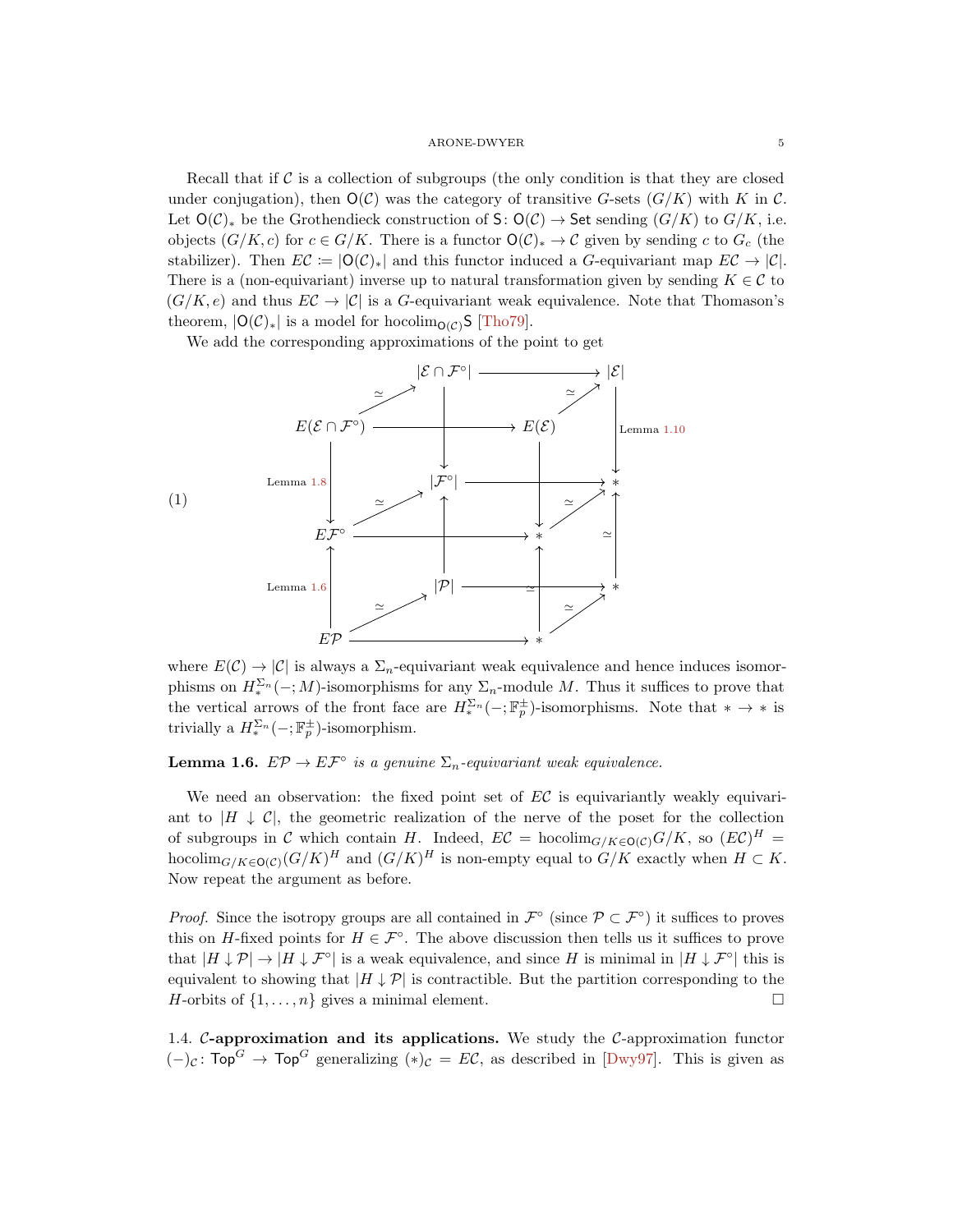<span id="page-5-2"></span>follows:

$$
X \mapsto X_{\mathcal{C}} \coloneqq \text{hocoend}_{\mathsf{O}(\mathcal{C})}(\text{Map}_{G}(-, X)), \mathsf{S}(-)),
$$

where we note that  $\text{Map}_G(G/K, X) = X^K$ . A few properties follow directly from this construction: (i) it takes maps that are weak equivalence on H-fixed points for  $H \in \mathcal{C}$  to genuine G-equivariant weak equivalences, (ii) Iso $(X_{\mathcal{C}}) \subset \mathcal{C}$ , and (iii) for  $H \in \mathcal{C}$ ,  $(X_{\mathcal{C}})^H \to X^H$ is a weak equivalence.

When we insert  $\ast$ , we get hocoend<sub>O(C)</sub>( $\ast$ , S) = hocolim<sub>O(C)</sub>S, which is given by the Grothendieck construction by Thomason's theorem [\[Tho79\]](#page-13-6). This recovers the construction of EC given above, and the properties discussed above.

There is a pairing  $\text{Map}_G(-, X)) \times \mathsf{S}(-) \to X$  given on  $G/K$  by evaluation  $\text{Map}_G(G/K, X) \times$  $G/L \to X$ . This induces a G-equivariant map  $X_c \to X$  which is a genuine G-equivariant weak equivalence on  $X = G/H$  for  $H \in \mathcal{C}$ . Since the construction  $(-)_{\mathcal{C}}$  preserves coproducts, pushouts along monomorphisms and sequential colimits, when  $X$  is constructed from equivariant cells  $\Delta^k \times G/H$  with  $H \in \mathcal{C}$ , the map  $X_{\mathcal{C}} \to X$  is a genuine G-equivariant weak equivalence. As a consequence  $X_{\mathcal{C}} \to X$  is a G-equivariant weak equivalence when  $\text{Iso}(X) \subset \mathcal{C}$ . We shall use the following lemma later:

<span id="page-5-1"></span>**Lemma 1.7.** If  $f: X \to Y$  is a G-equivariant map, it is a genuine G-equivariant weak equivalence if and only if  $f^H : X^H \to Y^H$  is a weak equivalence for all  $H \in Iso(X) \cup Iso(Y)$ .

*Proof.*  $\Leftarrow$  is obvious, so let's prove  $\Rightarrow$ . Consider



for  $C = Iso(X) \cup Iso(Y)$ . By construction  $X_{\mathcal{C}} \to X$  and  $Y_{\mathcal{C}} \to Y$  are genuine G-equivariant weak equivalences. The assumption that  $f^H: X^H \to Y^H$  is a weak equivalence for all  $H \in \mathcal{C}$ implies that the left vertical map is a genuine  $G$ -equivariant weak equivalence, by property (i) listed above.

Thus the construction  $(-)c$  has the universal property that there is a unique natural map  $X_{\mathcal{C}} \to X$  up to homotopy such that  $\text{Iso}(X_{\mathcal{C}}) \subset \mathcal{C}$  and which is a weak equivalence on H-fixed points for  $H \in \mathcal{C}$ . We shall use this in our consideration of diagram [\(1\)](#page-4-1).

<span id="page-5-0"></span>**Lemma 1.8.** The map  $E(\mathcal{E} \cap \mathcal{F}^{\circ}) \to E\mathcal{F}^{\circ}$  is an  $H_*^{\Sigma_n}(-; \mathbb{F}_p^{\pm})$ -isomorphism.

*Proof.* We start by noting that  $E(\mathcal{E} \cap \mathcal{F}^{\circ}) \to E\mathcal{F}^{\circ}$  is the  $\mathcal{E}$ -approximation by the universal property. By the previous lemma it is thus also the  $\mathcal{E}\text{-approximation}$  to  $E\mathcal{P}$  in the sense that in the extended diagram

$$
E(\mathcal{E} \cap \mathcal{F}^{\circ}) \longrightarrow E\mathcal{F}^{\circ}
$$

$$
\simeq \uparrow \qquad \simeq \uparrow
$$

$$
(E\mathcal{P})_{\mathcal{E}} \longrightarrow E\mathcal{P}
$$

both vertical maps are  $\Sigma_n$ -equivariant weak equivalences. To prove the statement, it suffices to prove that  $(EP)_{\mathcal{E}} \to E\mathcal{P}$  is an  $H_*^{\Sigma_n}(-; \mathbb{F}_p^{\pm})$ -isomorphism. By a Mayer-Vietoris argument,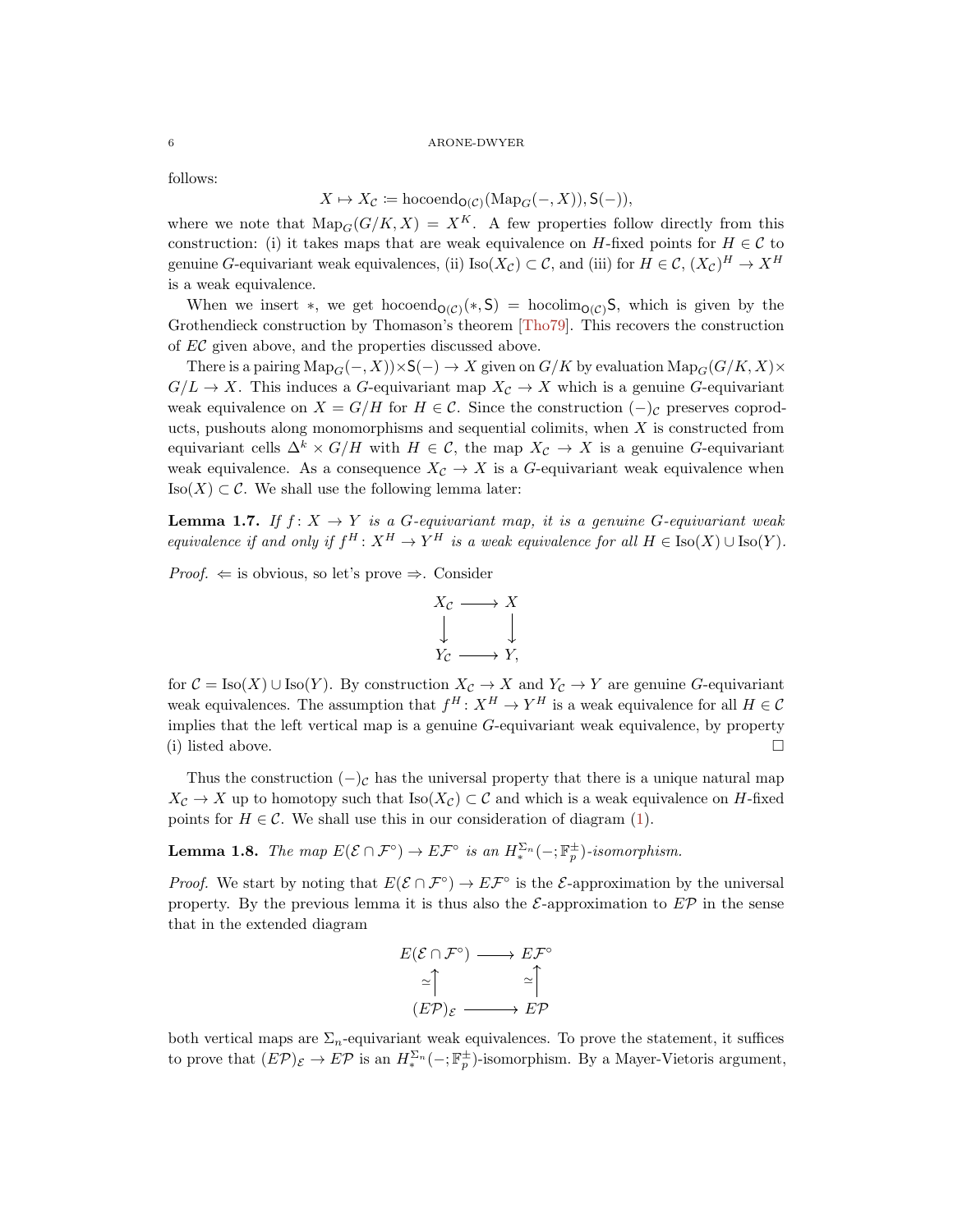<span id="page-6-1"></span>it suffices to prove that for all  $K \in \text{Iso}(E\mathcal{P}) = \mathcal{P}$  each  $(\Sigma_n/K)_{\mathcal{E}} \to \Sigma_n/K$  is a  $H_*^{\Sigma_n}(-;\mathbb{F}_p^{\pm})$ isomorphism, since  $(E\mathcal{P})_{\mathcal{E}} \to E\mathcal{P}$  is built by iterated pushouts of products of such maps with  $\Delta^k$ . Then we use that  $(\Sigma_n/K)_{\mathcal{E}} \cong G \times_K (*)_{\mathcal{E}\downarrow K}$  by the universal property, and Shapiro's lemma to reduce to checking that  $(*)_{{\mathcal{E}} \downarrow K} \to *$  is an  $H_*^K(-; \mathbb{F}_p^{\pm})$ -isomorphism. But there is a weak equivalence  $(*)_{\mathcal{E}\downarrow K} \to |\mathcal{E}\downarrow K|$  which is K-equivariant, so we need to check that  $|\mathcal{E} \downarrow K| \to *$  is an  $H_*^K(-; \mathbb{F}_p^{\pm})$ -isomorphism.

1.5. Bredon homology and its applications. Before proving that  $|\mathcal{E} \downarrow K| \rightarrow *$  is an  $H_*^K(-; \mathbb{F}_p^{\pm})$ -isomorphism, we show that  $|\mathcal{E}| \to *$  is an  $H^{\Sigma_n}(-; \mathbb{F}_p^{\pm})$ -isomorphism, the top right vertical arrow in [\(1\)](#page-4-1). This uses the techniques of transfer with discarded orbits, a version of the transfer argument.

Let us recall the basic transfer argument: if  $X \to Y$  is a map of G-spaces and M is an  $\mathbb{F}_p[G]$ -module, we consider the map  $f_*\colon H_*^G(X;M) \to H_*^G(Y;M)$  and for any subgroup  $K \subset G$  the map  $f_*: H_*^K(X; M) \to H_*^K(Y; M)$ . Using reduction  $\rho$  from K to G, there is of course a commutative diagram

$$
H_*^K(X; M) \xrightarrow{f_*} H_*^K(Y; M)
$$
  

$$
\downarrow \rho \qquad \qquad \downarrow \rho
$$
  

$$
H_*^G(X; M) \longrightarrow H_*^G(Y; M).
$$

but if the index  $[G: K]$  is finite we can sum over cosets to get transfer maps

$$
H_*^G(X; M) \xrightarrow{f_*} H_*^G(Y; M)
$$
  
\n
$$
\downarrow \text{tr}
$$
  
\n
$$
H_*^K(X; M) \longrightarrow H_*^K(Y; M)
$$

such that the composite  $\rho \circ \text{tr}$  is given by multiplication with  $[G:K]$ . Thus if  $[G:K] \neq 0$ (mod p), then  $f_*: H_*^G(X; M) \to H_*^G(Y; M)$  is a retract of  $f_*: H_*^K(X; M) \to H_*^K(Y; M)$ . In particular  $f_*: H_*^G(X;M) \to H_*^G(Y;M)$  is an isomorphism if  $f_*: H_*^K(X;M) \to H_*^K(Y;M)$ is.

We can try to compute  $H_*^G(-;M)$  as follows: there is an isomorphism  $C_*(EG \times_G G)$  $X; M \cong (C_*(EG) \otimes C_*(X) \otimes M)/G$ . If we filter by the second degree, we get a spectral sequence converging to  $H_{p+q}^G(X)$  whose  $E^1$ -page is given by the chain complex  $E_{p,q}^1$  =  $\bigoplus_{\sigma \in X_p/G} H_q(G_\sigma; M)$ . Its homology, the  $E^2$ -page, is called Bredon homology  $H_*^{G,\text{Br}}(X;M)$ . (This spectral sequence is equal to the Leray spectral sequence for  $X \text{ } / \text{ } G \to X/G$ ). Thus a map induces an isomorphism on  $H_*^G(-, M)$  if it induces on isomorphism on  $H_*^{G, Br}(X; M)$ . The converse need not be true. A disadvantage of Bredon homology is that it is not invariant under G-equivariant weak equivalences, but it is under genuine G-equivariant weak equivalences.

Using this we can prove a fancier version of the transfer argument says that you can discard orbits that do not contribute to the transfer, Section 6.7 of [\[Dwy98\]](#page-13-2):

<span id="page-6-0"></span>**Lemma 1.9** (Webb, Dwyer). Let X be a G-space, P of index coprime to p,  $Y \subset X$  preserved by K and suppose that for each  $x \in X \setminus Y$  the transfer  $H_*(G_x, M) \to H_*(P_x, M)$  vanishes,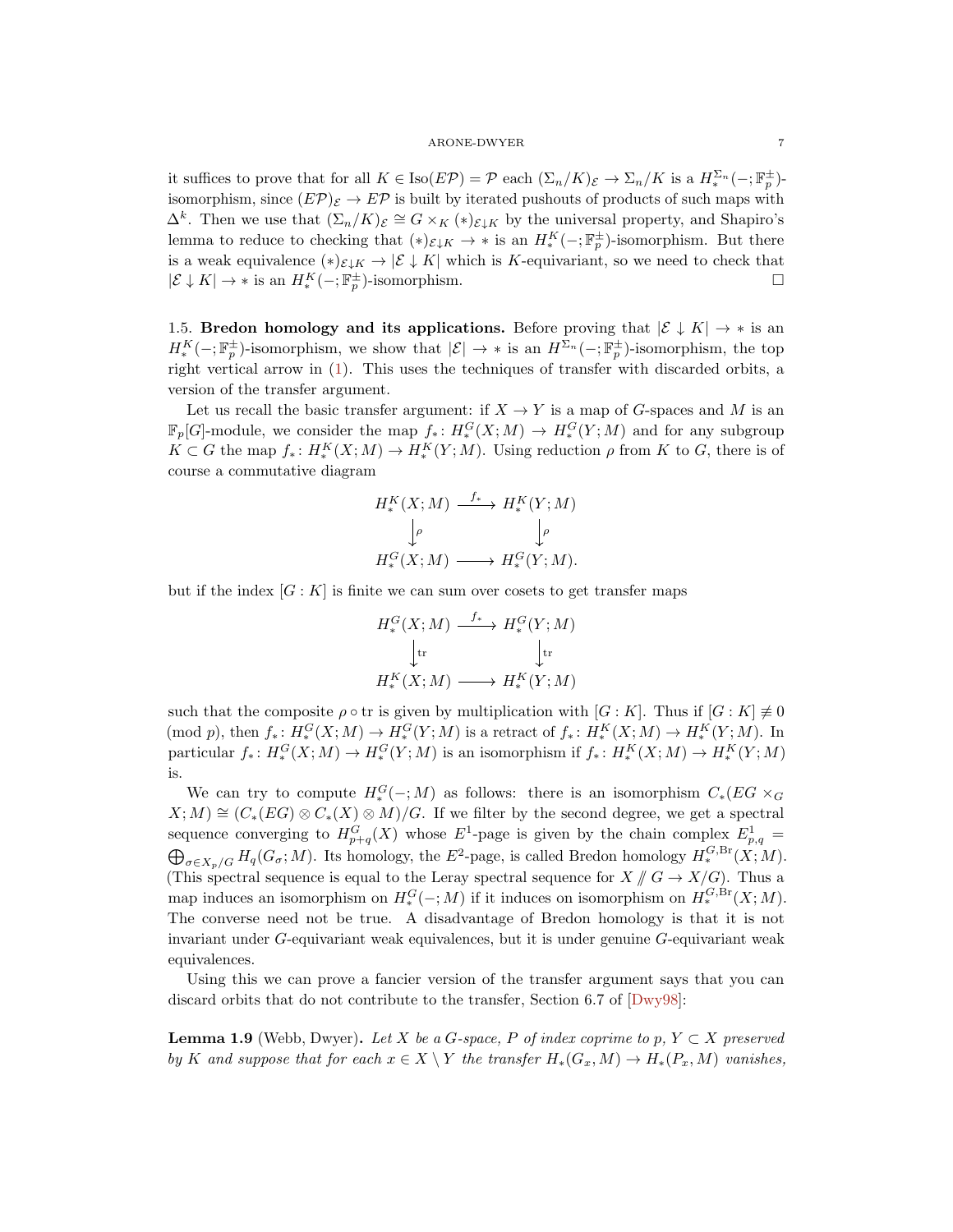<span id="page-7-1"></span>then  $X \to *$  is an  $H_*^{G,\text{Br}}(-;M)$ -isomorphism if and only if  $Y \to *$  is an  $H_*^{P,\text{Br}}(-;M)$ isomorphism.

In particular, under the above assumptions, if  $Y \to *$  is an  $H_*^{P,\text{Br}}(-,M)$ -isomorphism then  $X \to *$  is an  $H_*^G(-;M)$ -isomorphism.

Proof. The transfer map lifts to Bredon homology, so that we have maps

 $C_*^{G,\text{Br}}(-;M)\stackrel{\text{tr}}{\rightarrow} C_*^{K,\text{Br}}(-;M)\stackrel{\rho}{\rightarrow} C_*^{G,\text{Br}}(-;M)$ 

whose composition induces an isomorphism on homology. The assumption that for each  $x \in X\backslash Y$  the transfer  $H_*(G_x, M) \to H_*(P_x, M)$  vanishes, implies that there is a factorization

$$
C^{G,\text{Br}}_*(X;M) \longrightarrow C^{K,\text{Br}}_*(X;M) \longrightarrow C^{G,\text{Br}}_*(X;M)
$$
  

$$
\updownarrow
$$
  

$$
C^{K,\text{Br}}_*(Y,M)
$$

and comparing to the version with X and Y replaced by  $*$  shows that upon passing to homology,  $H_*^{G,\text{Br}}(X;M) \to H_*^{G,\text{Br}}(*;M)$  is a retract of  $H_*^{K,\text{Br}}(Y;M) \to H_*^{K,\text{Br}}(*;M)$ .  $\square$ 

A version of the following is proven in much larger generality in  $[Dwy98]$  ( $|C|$  is there called the "normalizer decomposition", but note that Section 3 of [\[Dwy97\]](#page-13-3) proves that the other decompositions in that paper are equivariantly weakly equivalent to the normalizer decomposition).

<span id="page-7-0"></span>**Lemma 1.10.** The map  $|\mathcal{E}| \to *$  is an  $H_*^{\Sigma_n}(-; \mathbb{F}_p^{\pm})$ -isomorphism.

Proof. There are two cases:

(I)  $1 < n < p$ . In this case  $|\mathcal{E}| = \emptyset$ , so we need to show that  $H_*^{\Sigma_n}(*; \mathbb{F}_p^{\pm}) = 0$ . In this case  $|\Sigma_n|$  is coprime to p and we can transfer to  $\{e\}$ . This shows that  $H_*^{\Sigma_n}(\cdot;\mathbb{F}_p^{\pm})$  vanishes for  $* \neq 0$ . For  $* = 0$ , we use that there is an element g of sign  $-1$  and thus for any  $x \in \mathbb{F}_p^{\pm}$  we have  $x \sim g \cdot x = -x$  so  $2x = 0$  and since p is odd  $x = 0$ .

(I)  $n \ge p$ . We use Lemma [1.9](#page-6-0) with  $X = |\mathcal{E}|$ , P a p-Sylow of  $\Sigma_n$  and  $Y = \bigcup_{\{e\} \neq Q \subset \Sigma_n} |\mathcal{E}|^Q$ . This choice of Y has two reasons: (a) it guarantees that the isotropy of any point in Y is non-trivial, and (b) that the stabilizer of every point in  $X \setminus Y$  is trivial.

We first verify that  $Y \to *$  is an  $H_*^{P,\text{Br}}(-;M)$ -isomorphism for any M (including  $\mathbb{F}_p^{\pm}$ ). For this it suffices to prove that  $Y \to *$  is a genuine P-equivariant weak equivalence, and by Lemma [1.7](#page-5-1) it suffices to verify the map is a weak equivalence on  $Q$ -fixed points for  $Q \subset P$ non-trivial.

Now we use that  $|\mathcal{E}|^Q$  is the geometric realization of the poset of those elementary abelian subgroups H such that  $Q \subset N(H)$ . We give a zigzag of natural transformations from H to the subgroup Z of exponent p elements in the center of  $Q$ . This is non-empty because  $Q$  is a non-trivial p-group (let  $Q$  acts on itself by conjugation and count orbits at length 1). This is where (a) was used. The idea is to take

$$
H\supset H\cap H'\subset H'Z\supset Z
$$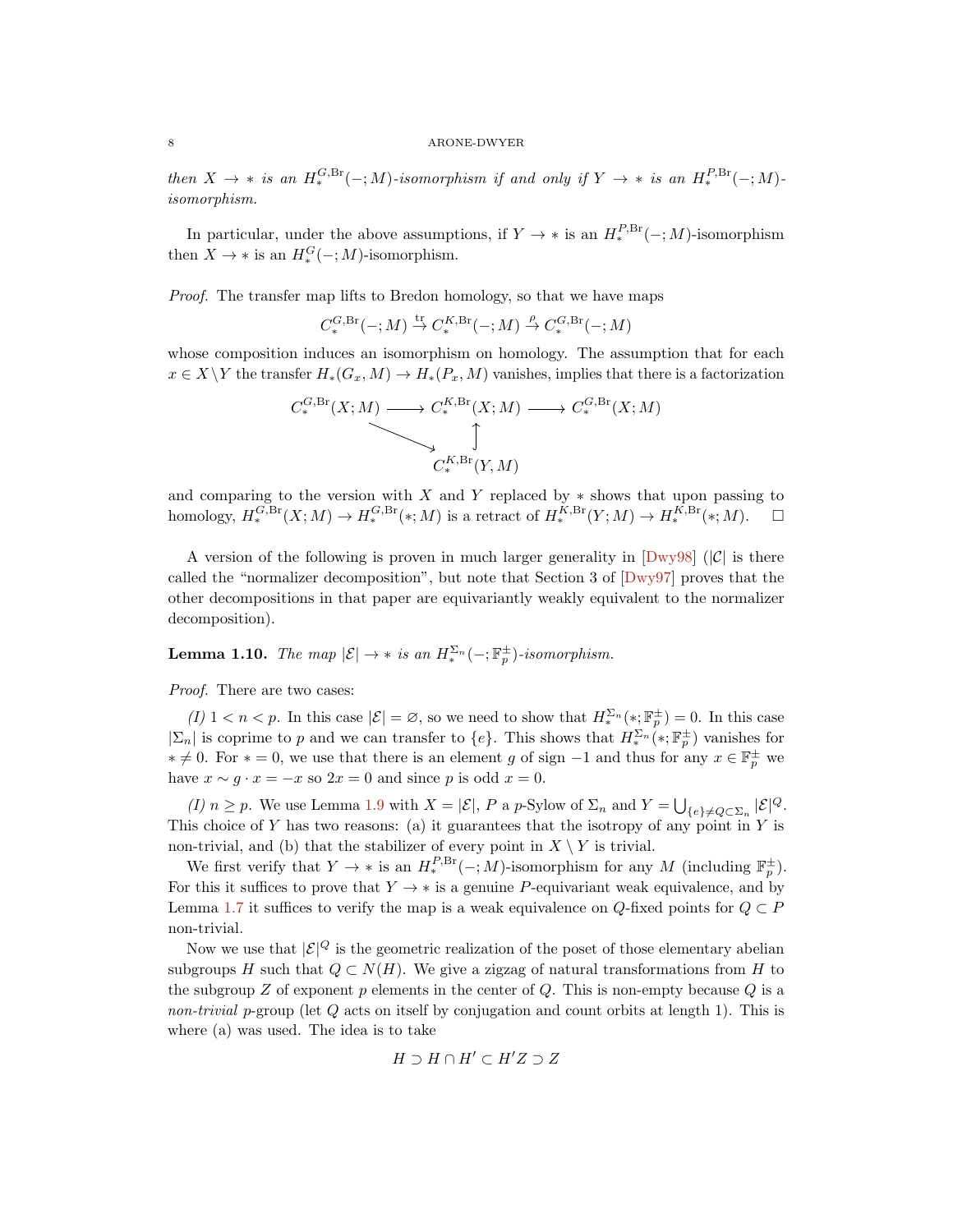<span id="page-8-0"></span>where H' is the subgroups of exponent p elements of  $QH$  (which is group because  $Q \subset N(H)$ ). The only non-obvious statement is that  $H \cap H'$  is non-empty; H is abelian and normalized by  $Q$  so that the action of  $Q$  on  $H$  must have at least  $p$  orbits of length 1.

Next we verify that  $H_*(G_x; \mathbb{F}_p^{\pm}) \to H_*(P_x; \mathbb{F}_p^{\pm})$  is zero. By (b) the target is trivial in all degrees except 0. As p is odd, we shall show that  $H_0(G_x; \mathbb{F}_p^{\pm}) = 0$ . The stabilizer  $G_x$ are given by the intersection of normalizers  $N(E_0) \supset N(E_1) \supset \cdots \supset N(E_k)$  of a sequence  $E_0 \subset E_1 \subset \ldots \subset E_k$  of elementary abelian p-subgroups of  $\Sigma_n$ . If p is odd we take an element g of order p in  $E_0$ ; these always act trivially on  $\mathbb{F}_p^{\pm}$  (as  $1 = \epsilon(g^p) = \epsilon(g)^p$  and p is odd) and then  $x \sim g^p x = pgx = 0$ .

We now do the slighter harder case needed for Lemma [1.8.](#page-5-0)

# **Lemma 1.11.** For  $K \in \mathcal{P}$ , the map  $|\mathcal{E} \downarrow K| \rightarrow *$  is an  $H_*^K(-; \mathbb{F}_p^{\pm})$ -isomorphism.

*Proof.* This is the same argument as in Lemma  $1.10$ . There are again two cases:

(I) p does not divide the order of K. Then  $\mathcal{E} \downarrow K$  is empty, so we must show that  $H_*^{K}(*; \mathbb{F}_p^{\pm}) = 0$ . The assumption that p does not divide |K|, means that the transfer map  $H^{\vec{K}}_*(\cdot;\mathbb{F}_p^{\pm}) \to H_*(\cdot;\mathbb{F}_p)$  is injective, so vanishes in all positive degrees. For vanishing in degree 0, we use there is an element g of sign  $-1$  and thus for any  $x \in \mathbb{F}_p^{\pm}$  we have  $x \sim g \cdot x = -x$  so  $2x = 0$  and since p is odd  $x = 0$ .

(II) p divides the order of K. We again use Lemma [1.9:](#page-6-0)  $X = \mathcal{E} \downarrow K$ , P is a p-Sylow of K, and  $Y = \bigcup_{\{e\} \neq Q \subset K} |\mathcal{E} \downarrow K|^Q$ . As in Lemma [1.10,](#page-7-0) the map  $Y \to *$  is a genuine K-equivariant weak equivalence, so it remains to show that for the complement of Y all stabilizers  $K_x$  have transfer to  $P_x$  which is 0. As before by construction  $P_x = \{e\}$ , so it suffices to prove that the  $G_x$ -coinvariants of  $H_0(K_x; \mathbb{F}_p^{\pm})$  vanish. For this it suffices to prove that there exists an element g of order p in  $K_x$  which acts trivially on  $\mathbb{F}_p^{\pm}$ , which exist as in Lemma [1.10.](#page-7-0)  $\Box$ 

# 2. The Steinberg module

The goal is to explain why  $\mathsf{T}_{p,k}$  is  $(k-3)$ -connected and  $(k-2)$ -dimensional, and its top reduced homology  $\text{St}_{p,k} := \tilde{H}_{k-1}(\mathsf{T}_{p,k};\mathbb{F}_p)$  is a projective self-dual  $\mathbb{F}_p[\text{GL}_n(\mathbb{F}_p)]$ -module. We loosely follow [\[Str\]](#page-13-4). A spectral lift of the projectivity was used by Mike for the connection to Mitchell-Priddy, and we will need a spectral lift of the self-duality to study the Goodwillie derivatives of the identity on odd spheres.

Recall that  $\mathsf{T}_{p,k}$  is the poset of proper non-trivial linear subspaces of  $\mathbb{F}_p^n$  and thus has a left  $GL_{p,k}$ -action.

**Lemma 2.1.** We have that  $\mathsf{T}_{p,k}$  is homotopy equivalent to the subcomplex of the full simplex of all hyperplanes in  $\mathbb{F}_p^k$  consisting of those simplices whose intersection is not  $\{0\}$ . In particular it is  $(k-3)$ -connected.

*Proof.* We have cover  $\mathsf{T}_{p,k}$  by the sub-posets  $T_H$  of flags contained in the hyperplane H. These are all contractible since they have a maximal element. In fact, their  $j$ -fold intersections  $j \leq k-2$  are contractible for the same reason. The higher intersections may either be empty or contractible, depending on the intersection pattern of the hyperplanes.

Since any  $\leq (k-1)$  hyperplanes must have empty intersection, it contains the full  $(k-2)$ -skeleton of the full simplex on all hyperplanes, which is  $(k-3)$ -connected.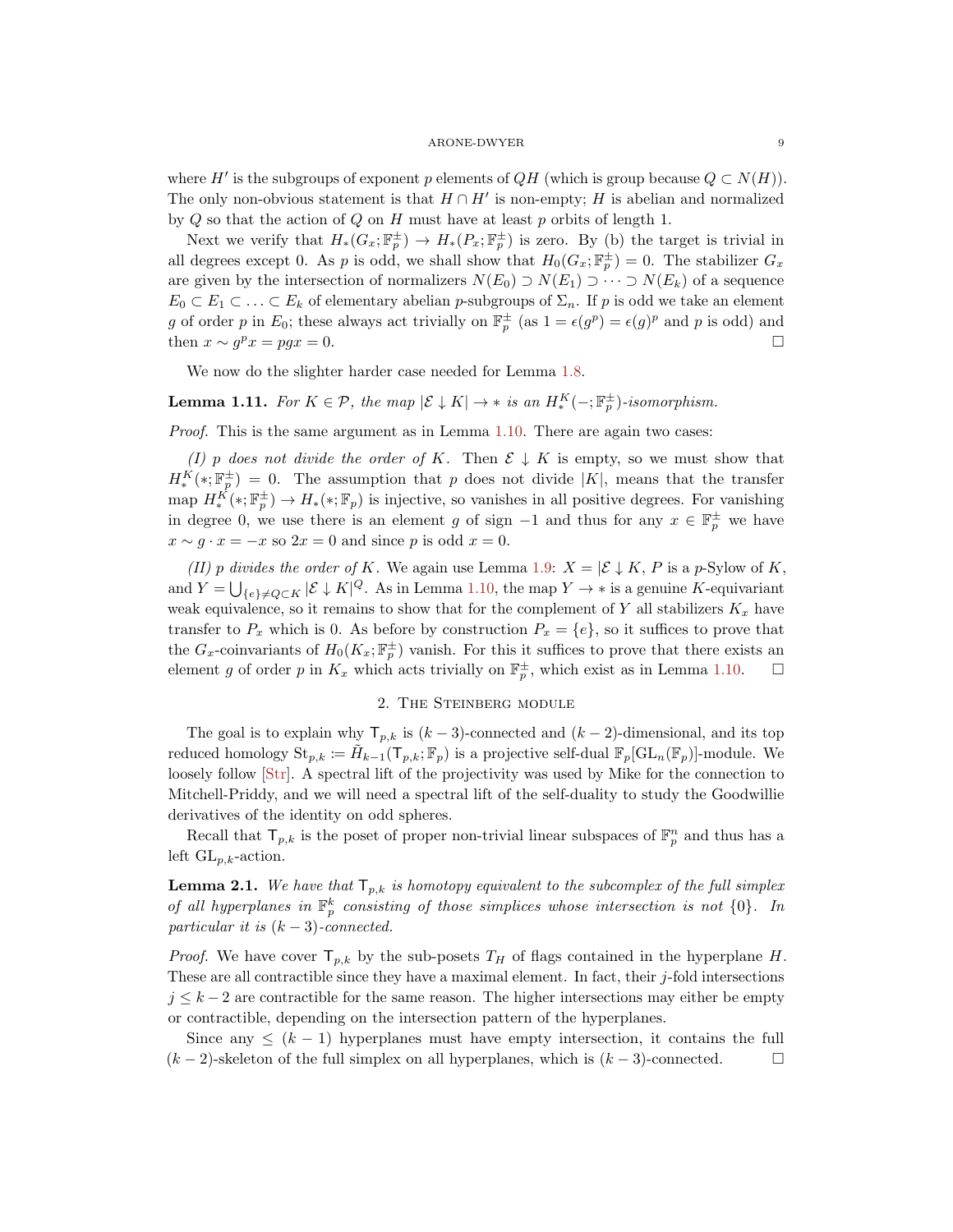**Example 2.2.** If  $k = 2$  this is saying that  $\mathsf{T}_{p,k}$  is non-empty, and there are indeed hyperplanes (lines) in  $\mathbb{F}_p^2$ . There are no higher-dimensional simplices, so this connectivity result can not be improved.

An alternative proof gives us more information: let  $\mathsf{U}_{k,p}$  denote the simplicial complex of partial bases (also called unimodular sequences). It is a theorem of Maazen-van der Kallen that this is  $(k-2)$ -connected [\[vdK80\]](#page-13-7).

**Example 2.3.** If  $k = 2$ , then this is saying that  $\bigcup_{k,p}$  is path-connected. Indeed, any basis element  $\alpha \vec{e}_1 + \beta \vec{e}_2$  can be connected to either  $\vec{e}_1$  or  $\vec{e}_2$ , and these can be connected to each other.

Let  $\mathsf{Simp}(\mathsf{U}_{k,p}^{(k-2)})$  be the poset of simplices of its  $(k-2)$ -skeleton. This maps to  $\mathsf{T}_{k,p}$  by sending  $\sigma_0 \subset \ldots \subset \sigma_j$  to  $\text{span}(\sigma_0) \subset \ldots \subset \text{span}(\sigma_j)$ .

**Lemma 2.4.** The map span:  $\textsf{Simp}(\mathsf{U}_{k,p}^{(k-2)}) \to \mathsf{T}_{k,p}$  is  $(k-2)$ -connected.

*Proof.* Cover  $\textsf{Simp}(\mathsf{U}_{k,p}^{(k-2)})$  by subsets  $Y_H$  of partial basis containing in a hyperplane. This maps to  $T_H$  under span. The subcomplex of partial bases contained in H is  $(k-3)$ -connected by Maazen-van der Kallen and thus the map to the contractible space  $T_H$  is  $(k-2)$ -connected, similarly the partial bases contained in a j-fold intersection to a point is  $(k-1-j)$ -connected. This means that the map from  $\mathsf{U}_{k,p}^{(k-2)}$  to the subcomplex of the full simplex of all hyperplanes consisting of those simplices whose intersection is not {0} (which is homotopy equivalent to  $\mathsf{T}_{p,k}$  by the previous lemma) is  $(k-2)$ -connected.

Thus we see that there is a commutative diagram of left  $GL_{k,p}$ -modules

$$
\begin{array}{ccc}\n\mathbb{F}_p[\textrm{ordered bases}] & & \\
& \downarrow & \\
\mathbb{F}_p[(\mathsf{U}_{k,p})_{k-1}] \cong & \\
& \mathbb{F}_p[\textrm{unordered bases}] & \\
& \downarrow & \\
& H_{k-2}(\textrm{Simp}(\mathsf{U}_{k,p}^{(k-2)})) \longrightarrow H_{k-2}(\mathsf{T}_{k,p}) = \textrm{St}_{p,k} \longrightarrow & \mathbb{F}_p[(\mathsf{T}_{k,p})_{k-2}] \cong \\
& H_{k-2}(\textrm{Simp}(\mathsf{U}_{k,p}^{(k-2)})) \longrightarrow H_{k-2}(\mathsf{T}_{k,p}) = \textrm{St}_{p,k} \longrightarrow & \mathbb{F}_p[\textrm{full flags}] \end{array}
$$

where the bottom left vertical map is the surjection induced by the isomorphism im(d) ≅  $\ker(d)$  which follows the vanishing of  $H_{k-2}(\mathsf{U}_{k,p})$  composed with the quotient from  $\ker(d)$  to  $H_{k-2}$ , and the right horizontal map is the inclusion of ker(d) into all  $(k-2)$ -simplices.

To complete it, we note that geometrically passing to the poset of simplices is taking the barycentric subdivision. Hence a basis is sent to the linear combination of full flags obtained by applying span to the boundary of a subdivided  $(k - 1)$ -simplex. A universal computation of the  $(k-2)$ -simplices in the subdivided  $(k-1)$ -simplex tells us this is given by

$$
\sum_{\sigma \in \Sigma_k} \epsilon(\sigma) \cdot \text{span}(\{e_{\sigma(1)}\} \subset \{e_{\sigma(1)}, e_{\sigma(2)}\} \subset \ldots)
$$

<span id="page-9-0"></span>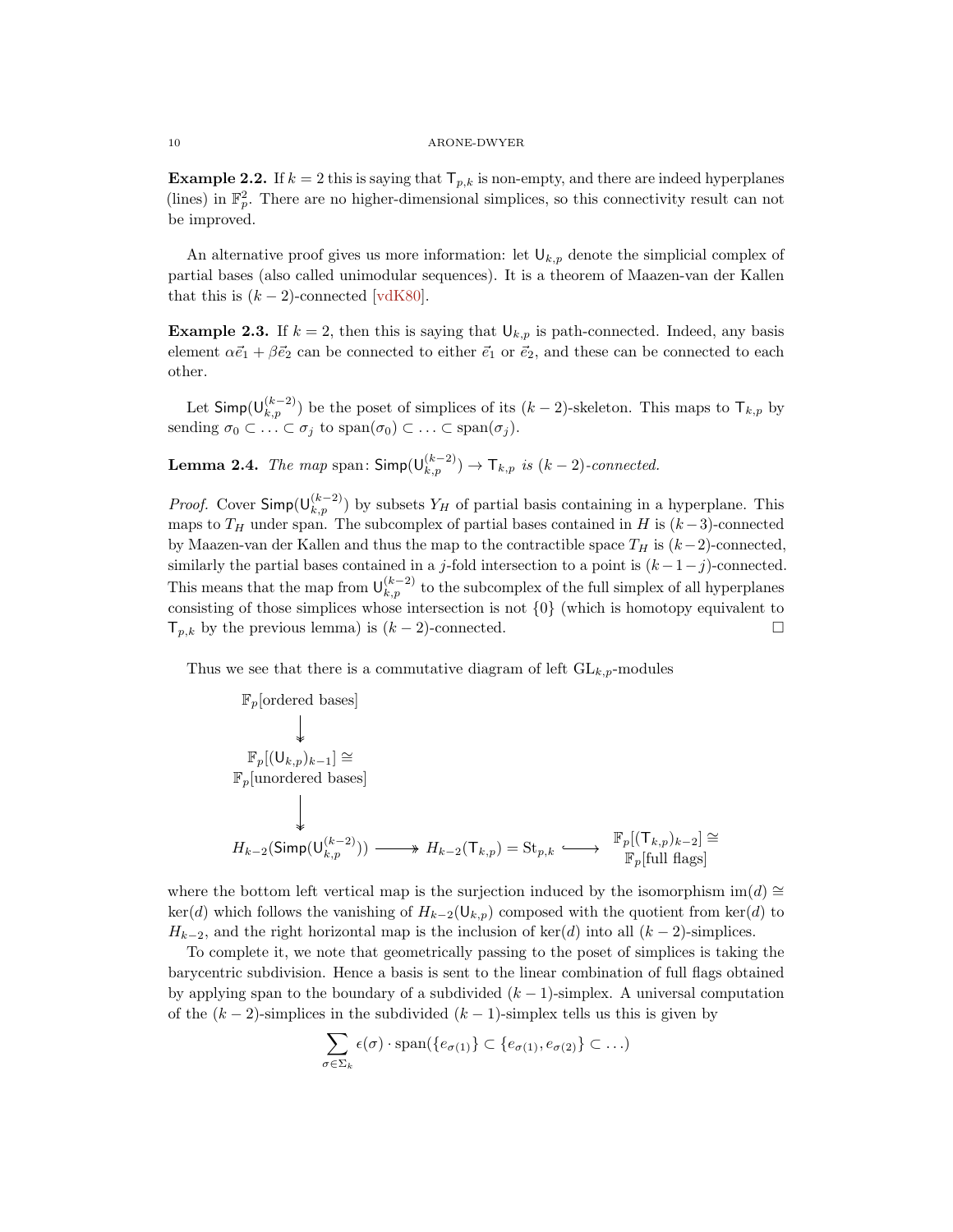In other words, it is the obtained by applying the map  $\omega$ :

$$
\omega(e_1,\ldots,e_k)=\sum_{\sigma\in\Sigma_k}\epsilon(\sigma)(e_{\sigma(1)},\ldots,e_{\sigma(k)})=\sum_{\sigma\in\Sigma_k}\epsilon(\sigma)\sigma^*
$$

followed by the projection  $\pi: \mathbb{F}_p[\text{ordered bases}] \to \mathbb{F}_p[\text{full flags}]$ . The composite

 $\mu \coloneqq \pi \omega \colon \mathbb{F}_p$ [ordered bases]  $\to \mathbb{F}_p$ [full flags]

is the apartment class map. By construction it factors over the Steinberg:



Since both  $\mathbb{F}_p$  [orderedbases] and  $\mathbb{F}_p$ [full flags] are permutation modules they are isomorphic to their dual representations. We may thus include the isomorphisms in a larger commutative diagram, defining (∗):



We may then define a map

$$
e_{p,k}^{\text{St}} \coloneqq \pi^t \mu \colon \mathbb{F}_p[\text{ordered bases}] \to \mathbb{F}_p[\text{ordered bases}].
$$

This is the Steinberg idempotent (up to a invertible scaling factor which becomes relevant working over  $\mathbb{Z}_{(p)}$  instead of  $\mathbb{F}_p$ .

It is useful to define a closely related map

$$
e \coloneqq \mu \pi^t \colon \mathbb{F}_p[\text{full flags}] \to \mathbb{F}_p[\text{full flags}].
$$

The reason is that this is a  $GL_n(\mathbb{F}_p)$ -equivariant endomorphism of  $\mathbb{F}_p$ [full flags], the *modular* Hecke algebra  $H$ , a well-understood object.

We can define some elements of  $\mathcal H$  in terms of the terms of the differential

$$
\mathbb{F}_p[\text{full flags}] \to \mathbb{F}_p[\text{length }k-2 \text{ flags}]
$$

and its dual. There are terms  $d_i$  deleting or merging flag steps with transposes  $d^i$ . In terms of a choice of Borel this is  $\mathbb{F}_p[\text{full flags}] \cong \mathbb{F}_p[\text{GL}_{k,p}/B_k] \to \mathbb{F}_p[\text{length } k-2 \text{ flags}] \cong \mathbb{F}_p[\text{GL}_{k,p}/P_i]$ and thus  $\hat{e}_i \coloneqq d^i d_i$  is projection down to  $GL_{k,p}/P_i$  and transfer back up. This is an element of the modular Hecke algebra. As  $B_n$  has index  $(p+1)$  in  $P_i$ , we have that  $\hat{e}_i^2 = (p+1)\hat{e}_i \equiv \hat{e}_i$ .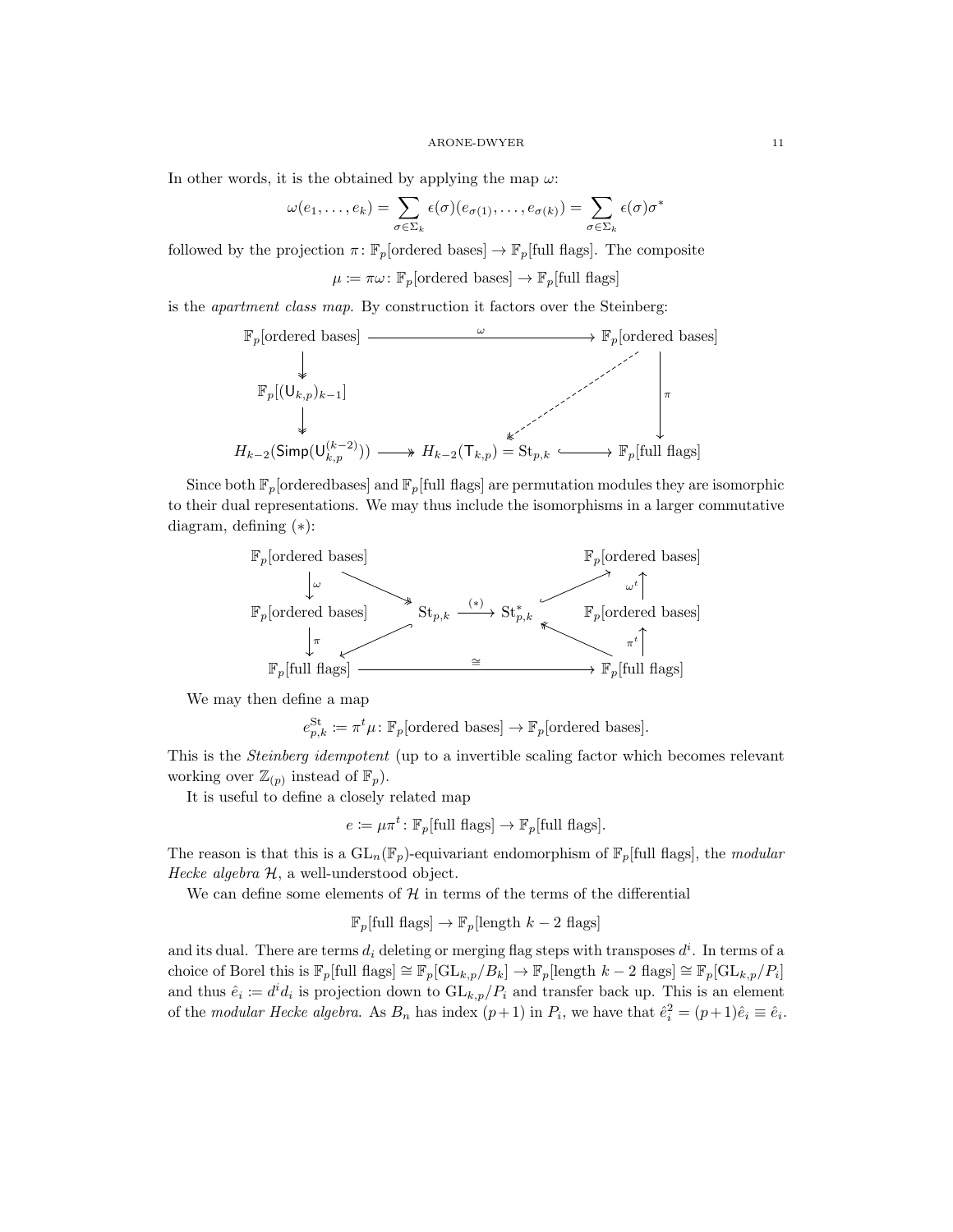We can also obtain this from the correspondence

 $\mathbb{F}_p$ [full flags]  $\leftarrow \mathbb{F}_p$ [pairs of full flags with Jordan permutation  $s_i$  or id]  $\rightarrow \mathbb{F}_p$ [full flags],

and thus can write  $\hat{e}_i = 1 + T_{s_i}$  with  $T_{s_i}$  is obtained by the correspondence

 $\mathbb{F}_p[\text{full flags}] \leftarrow \mathbb{F}_p[\text{pair full flags with Jordan permutation } s_i] \rightarrow \mathbb{F}_p[\text{full flags}].$ 

**Theorem 2.5.** The modular Hecke algebra is generated by  $T_i := T_{s_i}$  for  $1 \leq i \leq k-1$ , subject only to the relations

- (1)  $T_i^2 = -T_i$ .
- (2)  $T_i T_j = T_j T_i$  if  $|i j| \geq 2$ .
- (3)  $T_i T_{i+1} T_i = T_{i+1} T_i T_{i+1}$ .

Sketch of proof. To obtain generation, one also defines  $T_{\sigma}$  for  $\sigma \in \Sigma_k$  and proves that if  $\sigma = s_{i_1} \cdots s_{i_r}$  is a reduced word then  $T_{\sigma} = T_{i_1} \cdots T_{i_r}$ . Pairs  $(\bar{U}, \bar{V})$  of complete flags are up to the action of  $GL_{k,p}$  classified by their Jordan permutation. This means that for a  $GL_{k,p}$ -equivariant endomorphism f, the coefficient of a full flag  $[\bar{V}]$  in  $f(\bar{U})$  only depends on  $\sigma(U, V)$ , and that f is a sum of  $T_{\sigma}$ 's.

It is clear that  $T_i^2 = -T_i$  from  $\hat{e}_i^2 = \hat{e}_i$ . Since  $s_i s_j$  and  $s_j s_i$  or  $s_i s_{i+1} s_i$  or  $s_{i+1} s_i s_{i+1}$  are both reduced words, the above also implies (2) and (3).  $\Box$ 

Furthermore  $T_i[\bar{U}]$  only depends on  $U_j$  for  $i \neq j$ . Thus we see that  $(1+T_i)\pi = (1+T_i)\pi s_i^*$ . Applying this to  $\omega$  using the fact that  $s_i^* \omega = -\omega$  we see that  $(1 + T_i)\mu = -(1 + T_i)\mu$ , so that  $(1+T_i)\mu=0$ . This implies that for all elements of the Hecke algebra (such as e), we have that  $e\mu = \epsilon(e)\mu$  where  $\epsilon \colon \mathcal{H} \to \mathbb{F}_p$  is the homomorphism determined by  $\epsilon(T_i) = -1$ .

Thus we have that  $(e^{St})^2 = \pi^t \mu \pi^t \mu = \pi^t \epsilon(e) \mu = \epsilon(e) e^{St}$ . Once we compute that  $\epsilon(e) \neq 0$ we get one idempotent up to scaling. To compute it we must expresses it terms of  $T_{\sigma}$ . It turns out that  $e \equiv (-1)^n \epsilon(\rho) T_\rho$  for  $\rho(i) = k+1-i$ , so that  $\epsilon(e)$  is  $\pm 1$ , see Proposition 9.3 of [\[Str\]](#page-13-4). We may adjust the sign of  $e^{St}$  and e if necessary so that this sign is 1.

We now show that  $St_{p,k}$  is isomorphic to both  $\text{im}(e^{\text{St}})$  and  $\text{im}(e)$ . First of all, the restriction of  $\mu$  and  $\pi^t$  induce isomorphisms between  $\text{im}(e^{\text{St}})$  and  $\text{im}(e)$ . We thus have a factorization



so that the left diagonal map is injective. The left diagonal is also surjective as  $\mu$  is surjective onto St<sub>p,k</sub>, and  $\mu e^{St} = \mu \pi^t \mu = \mu$ . Thus St<sub>p,k</sub> is a summand of the free  $\mathbb{F}_p[\mathrm{GL}_{p,k}] =$  $\mathbb{F}_p$ [ordered bases]. Upshot:  $\text{St}_{p,k}$  is projective.

Finally, we need to verify that  $\text{St}_{p,k} \cong \text{St}_{p,k}^*$ . The above argument tells us that  $\mu \pi^t$  is the identity on  $St_{p,k}$ , but this is  $\pi \omega \pi^t$  and since  $\omega^t = \omega$  we see that it factors over the map  $St_{p,k} \to St_{p,k}^*$ . Thus this is injective and since both sides have the same dimension they are isomorphic. Upshot:  $St_{p,k}$  is self-dual.

We next explain how to obtain the spectral lift of the self-duality isomorphism. The construction of the isomorphism  $\text{St}_{p,k} \to \text{St}_{p,k}^*$  given by

<span id="page-11-0"></span>(2) 
$$
\mathrm{St}_{p,k} \hookrightarrow \mathbb{F}_p[\text{full flags}] \cong \mathbb{F}_p[\text{full flags}]^* \twoheadrightarrow \mathrm{St}_{p,k}^*
$$

<span id="page-11-1"></span>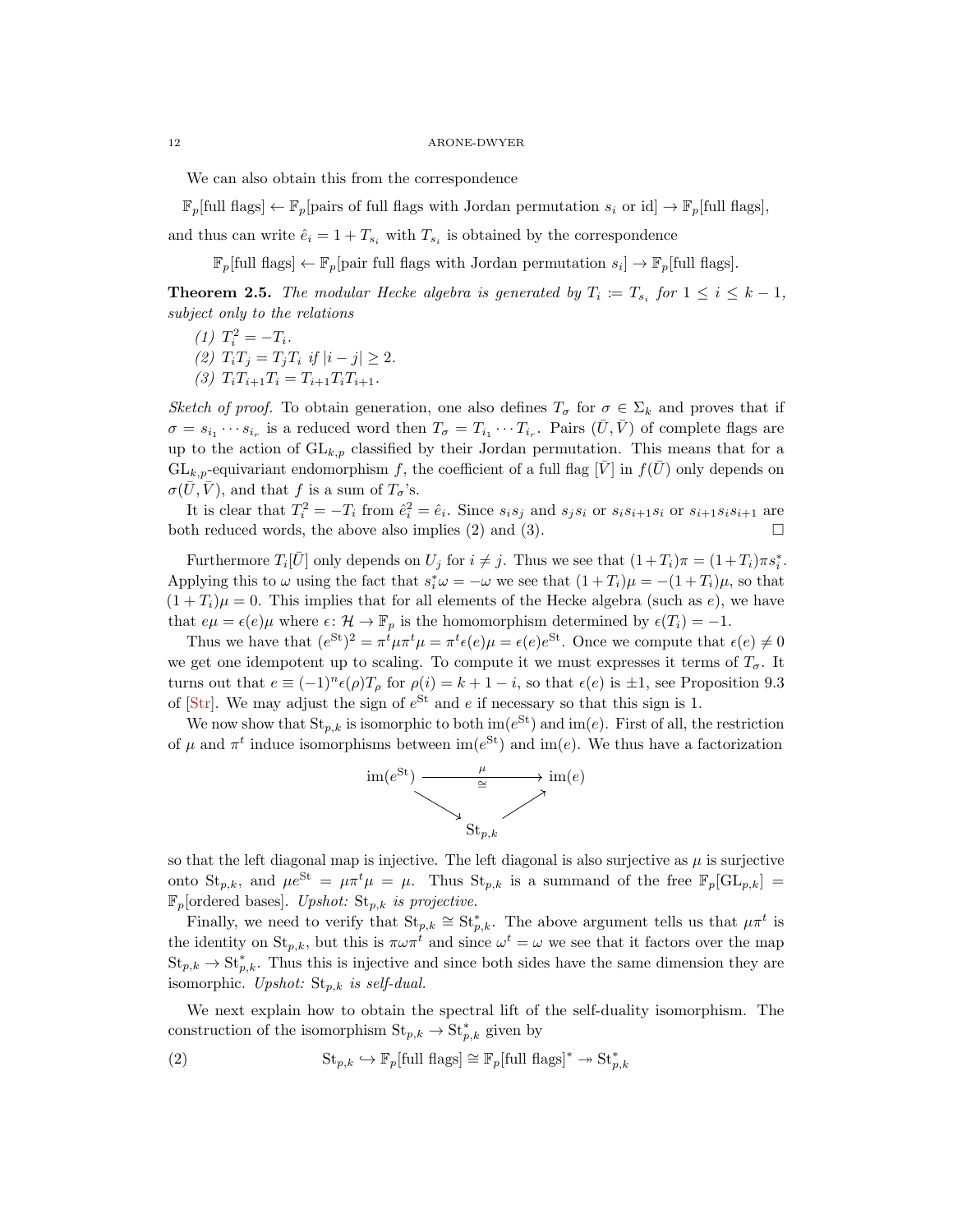<span id="page-12-0"></span>may be upgraded to a map of spectra. First there is the  $GL_{k,p}$ -equivariant map

$$
\Sigma^{\infty}\mathsf{T}^\diamondsuit_{k,p}\to \Sigma^{\infty}(S^{k-1}\wedge\{\text{full flags}\})
$$

induced by collapsing the  $(k-2)$ -skeleton of  $\mathsf{T}^{\diamondsuit}_{k,p}$ . On homology in degree  $(k-1)$  it induces the first map of [\(2\)](#page-11-0). The third map of [\(2\)](#page-11-0) is just its Spanier-Whitehead dual shifted by  $2(k-1)$ :

$$
S^{2(k-1)} \wedge \mathbb{D}(S^{k-1} \wedge \{\text{full flags}\}) \to S^{2(k-1)} \wedge \mathbb{D} \mathsf{T}^{\lozenge}_{k,p}.
$$

It remains to produce the map

$$
\Sigma^{\infty}(S^{k-1} \wedge {\text{full flags}}) \to S^{2(k-1)} \wedge \mathbb{D}(S^{k-1} \wedge {\text{full flags}}),
$$

but this is just the 2(k – 1)-fold suspension of the map  $G_+ \wedge_K \mathbb{D}X \to \mathbb{D}(G_+ \wedge_K X)$  with  $G = GL_{k,p}, K$  a Borel and  $X = \mathbb{S}$ . Thus there is a Aff<sub>k,p</sub>-equivariant map

$$
\Sigma^\infty\mathsf{T}^\diamondsuit_{k,p}\to S^{2(k-1)}\wedge \mathbb D\mathsf{T}^\diamondsuit_{k,p}
$$

which is a *p*-complete equivalence.

# 3. The Goodwillie derivatives

Our next goal is to finally connect all of this to the Goodwillie derivatives of the identity functor evaluated on an odd sphere. Then  $D_n(S^l)$  denote these derivatives.

**Theorem 3.1.** Let l be odd, then  $D_n(S^l) \simeq_p *$  is  $n \neq p^k$  and if  $n = p^k$  we have that  $S^{2(k-1)+1} \wedge D_n(S^l) \simeq_p \Sigma^{\infty} (S^{nl} \wedge \mathsf{P}_n^{\lozenge})_{\bar{h}\Sigma_n}.$ 

Proof. Johnson proved that [\[Joh95\]](#page-13-8)

$$
D_n(S^l) \simeq \mathrm{Map}_*(\Sigma \mathsf{P}_n^{\diamondsuit}, \Sigma^{\infty} S^{nl})_{\bar{h}\Sigma_n}.
$$

Moving the suspension in the domain outside we get

$$
D_n(S^l) \simeq S^{-1} \wedge \text{Map}_*(\mathsf{P}_n^{\lozenge}, \Sigma^{\infty} S^{nl})_{\bar{h}\Sigma_n}
$$

and the right hand side may be rewritten as  $S^{-1} \wedge (S^{nl} \wedge \mathbb{D} \mathsf{P}_n^{\diamondsuit})_{\bar{h} \Sigma_n}$ , which vanishes at p unless  $n = p^k$ .

So assume  $n = p^k$  and suspend by  $S^{(2(k-1)+1)}$  to get

$$
S^{2(k-1)} \wedge \operatorname{Map}_*(\mathsf{P}_n^{\lozenge}, \Sigma^{\infty} S^{nl})_{\bar{h}\Sigma_n} \simeq S^{2(k-1)} \wedge (S^{nl} \wedge \mathbb{D}\mathsf{P}_n^{\lozenge})_{\bar{h}\Sigma_n}
$$

We use the Spanier-Whitehead dual approximation result to rewrite it terms of the Tits building up to p-completion

$$
S^{2(k-1)}\wedge (S^{nl}\wedge \mathbb{D}\mathsf{P}^{\Diamond}_n)_{\bar h\Sigma_n}\simeq_p S^{2(k-1)}\wedge (S^{nl}\wedge \mathbb{D} \mathsf{T}^{\Diamond}_{p,k})_{\bar h\mathsf{Aff}_{k,p}}.
$$

The spectral self-duality of the Tits building (coming from self-duality of the Steinberg), gives us a further p-complete equivalence

$$
S^{2(k-1)} \wedge (S^{nl} \wedge \mathbb{D} \mathsf{T}^\diamondsuit_{p,k})_{\bar{h} \mathcal{A} \mathsf{f} \mathsf{f}_{k,p}} \simeq_p \Sigma^\infty (S^{nl} \wedge \mathsf{T}^\diamondsuit_{p,k})_{\bar{h} \mathcal{A} \mathsf{f} \mathsf{f}_{k,p}}
$$

We finish by an application of the ordinary approximation theorem to get

$$
\Sigma^{\infty}(S^{nl} \wedge \mathsf{T}^{\Diamond}_{p,k})_{\bar{h} \mathrm{Aff}_{k,p}} \simeq \Sigma^{\infty}(S^{nl} \wedge \mathsf{P}^{\Diamond}_{n})_{\bar{h} \Sigma_{n}}.
$$

.

.